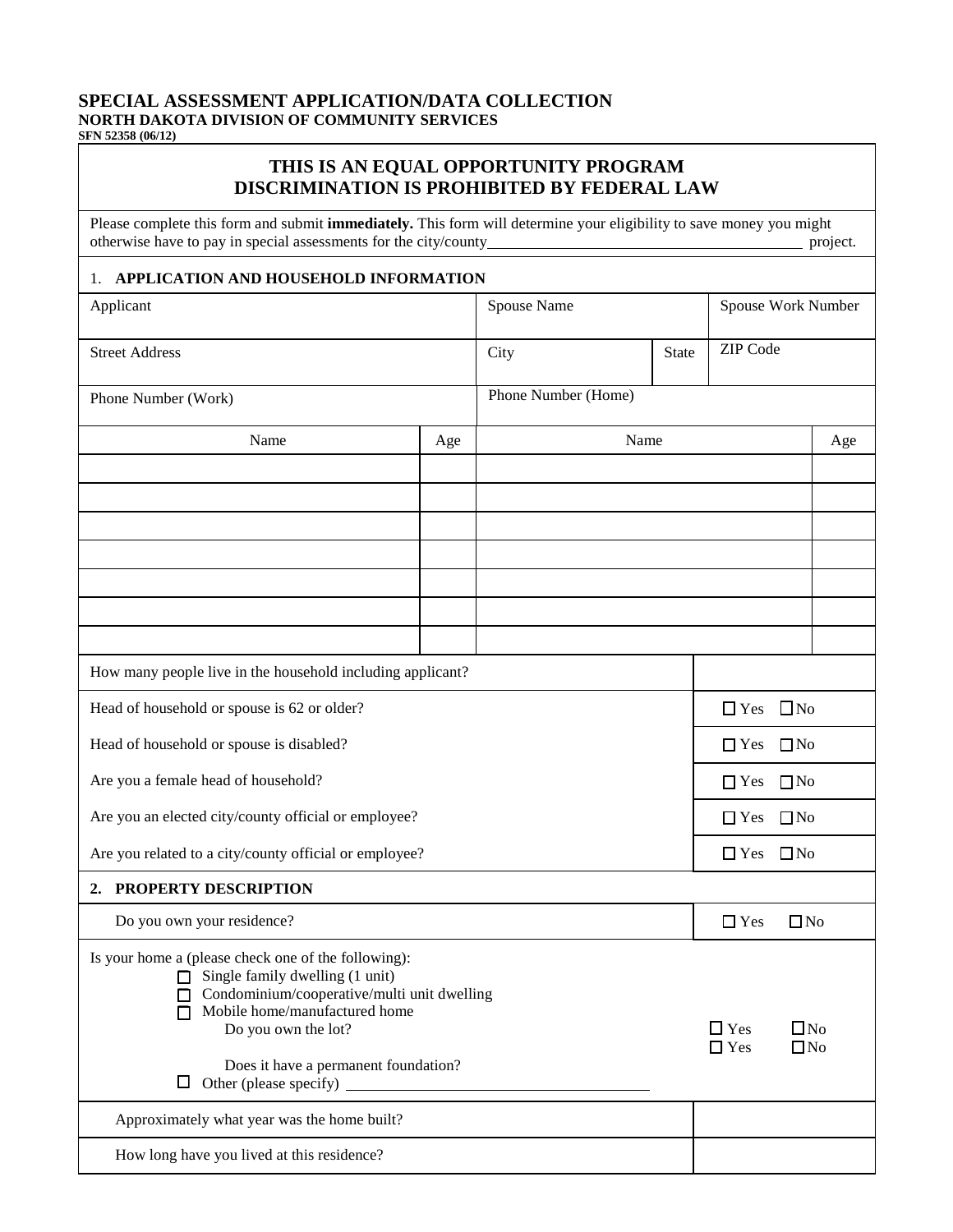## **3. PROVIDE INCOME INFORMATION FOR ALL HOUSEHOLD MEMBERS 18 YEARS OR OLDER. USE GROSS INCOME UNLESS STATED OTHERWISE. VERIFICATION IS REQUIRED.**

| Source of Income                                                                                                                                                                                                     | Applicant | Spouse | Other Adults |                                      | Total        |  |
|----------------------------------------------------------------------------------------------------------------------------------------------------------------------------------------------------------------------|-----------|--------|--------------|--------------------------------------|--------------|--|
| Employment/Salary                                                                                                                                                                                                    |           |        |              |                                      |              |  |
| Interest & Dividends                                                                                                                                                                                                 |           |        |              |                                      |              |  |
| <b>Net Business Income</b>                                                                                                                                                                                           |           |        |              |                                      |              |  |
| Net Rental Income                                                                                                                                                                                                    |           |        |              |                                      |              |  |
| Social Security/SSI                                                                                                                                                                                                  |           |        |              |                                      |              |  |
| Pension/Retirement                                                                                                                                                                                                   |           |        |              |                                      |              |  |
| Child Support/Alimony                                                                                                                                                                                                |           |        |              |                                      |              |  |
| Unemployment, Workers Compensation, etc.                                                                                                                                                                             |           |        |              |                                      |              |  |
| TANF, SNAP, Public Assistance, etc.                                                                                                                                                                                  |           |        |              |                                      |              |  |
| <b>Income from Assets</b>                                                                                                                                                                                            |           |        |              |                                      |              |  |
| Other                                                                                                                                                                                                                |           |        |              |                                      |              |  |
| <b>Regular Monetary Gifts</b>                                                                                                                                                                                        |           |        |              |                                      |              |  |
| <b>TOTAL</b>                                                                                                                                                                                                         |           |        |              |                                      |              |  |
| 4. Race/Ethnicity                                                                                                                                                                                                    |           |        |              |                                      |              |  |
| Hispanic or Latino Household                                                                                                                                                                                         |           |        |              | $\Box$ Yes<br>$\Box$<br>$\mathbf{N}$ |              |  |
| (Check the category that best describes the Head of Household)                                                                                                                                                       |           |        |              |                                      |              |  |
| White $(11)$                                                                                                                                                                                                         |           |        |              |                                      | $\mathbf{I}$ |  |
| Black/African American (12)                                                                                                                                                                                          |           |        |              |                                      | $\Box$       |  |
| Asian $(13)$                                                                                                                                                                                                         |           |        |              |                                      |              |  |
| American Indian/Alaskan Native (14)                                                                                                                                                                                  |           |        |              |                                      |              |  |
| Native Hawaiian/Other Pacific Islander (15)                                                                                                                                                                          |           |        |              |                                      | $\Box$       |  |
| American Indian/Alaskan Native & White (16)                                                                                                                                                                          |           |        |              |                                      |              |  |
| Asian & White $(17)$                                                                                                                                                                                                 |           |        |              |                                      | $\Box$       |  |
| Black/African American & White (18)                                                                                                                                                                                  |           |        |              |                                      | □            |  |
| American Indian/Alaskan Native & Black/African American (19)                                                                                                                                                         |           |        |              |                                      | □            |  |
| Other Multi-Racial (20)                                                                                                                                                                                              |           |        |              | $\Box$                               |              |  |
| 5. I/We certify, under penalty of law, that the above information is full, true, and complete to the best of<br>my/our knowledge. I/We understand that any willful misstatement may be grounds for disqualification. |           |        |              |                                      |              |  |

**My/Our signature(s) below constitute our consent to verifying information from any necessary source.** 

| Signature of Applicant | Date |
|------------------------|------|
| Signature of Spouse    | Date |